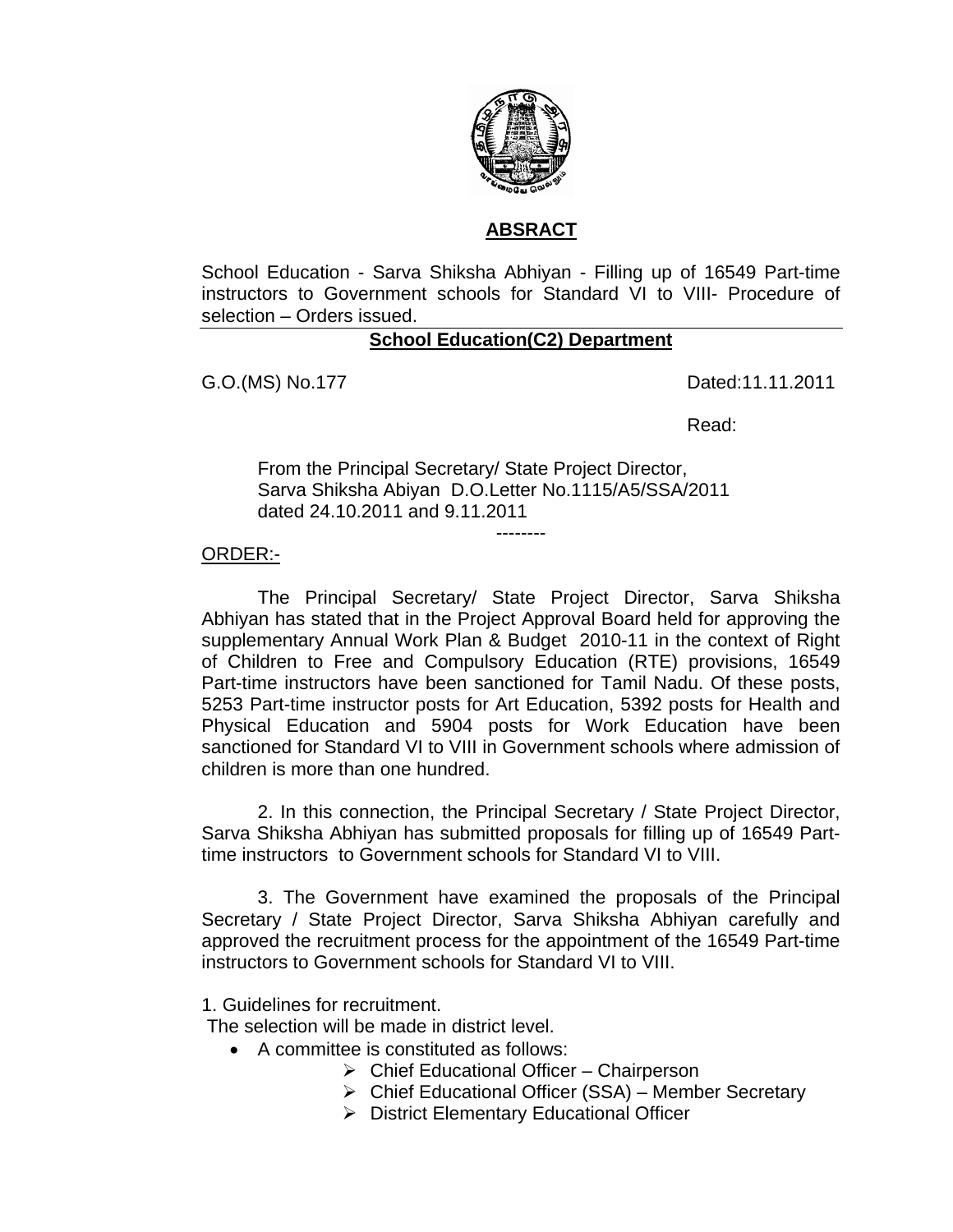- $\triangleright$  District level officer from the district in Health and Physical Education - Specialist concerned for Part Time teacher being selected.
- $\triangleright$  District level Specialist in Art Education Specialist concurrence for Part Time teacher being selected.
- $\triangleright$  District level Specialist for respective work Education Specialist concerned for Part Time teacher being selected in Music, (Vocal and Instrumental) Sewing, Horticulture, Life skill & communication skill, Masonry & Computer Application etc.
- Chief Educational Officers for High and Higher Secondary Schools and District Elementary Educational Officers for Upper Primary schools will be the appointing authorities.
- Applications for the Part-time teachers to be called for through dailies, media by making wide publicity and also from Employment Exchange.
- The salary of the Part-time instructors will be Rs.5000 per month
- The selection of candidates is to be made based on an interview conducted by the Committee.
- Preference is to be given to the higher qualified candidate in respective trades and fields such as Bachelor's degree where Diploma are also considered.
- Subject to merit being equal, local area candidate and women candidate may be given priority in the selection.
- 10% of candidates may also be selected and kept as waiting list. The life of the list may be for one year or till next selection, whichever is earlier.
- Selection list should be displayed in the Chief Educational Officer's Office notice board and in the Education Department website immediately.
- All the procedures of the selection should be recorded in a separate register and signed by all members and should be kept in safe custody with all the relevant records.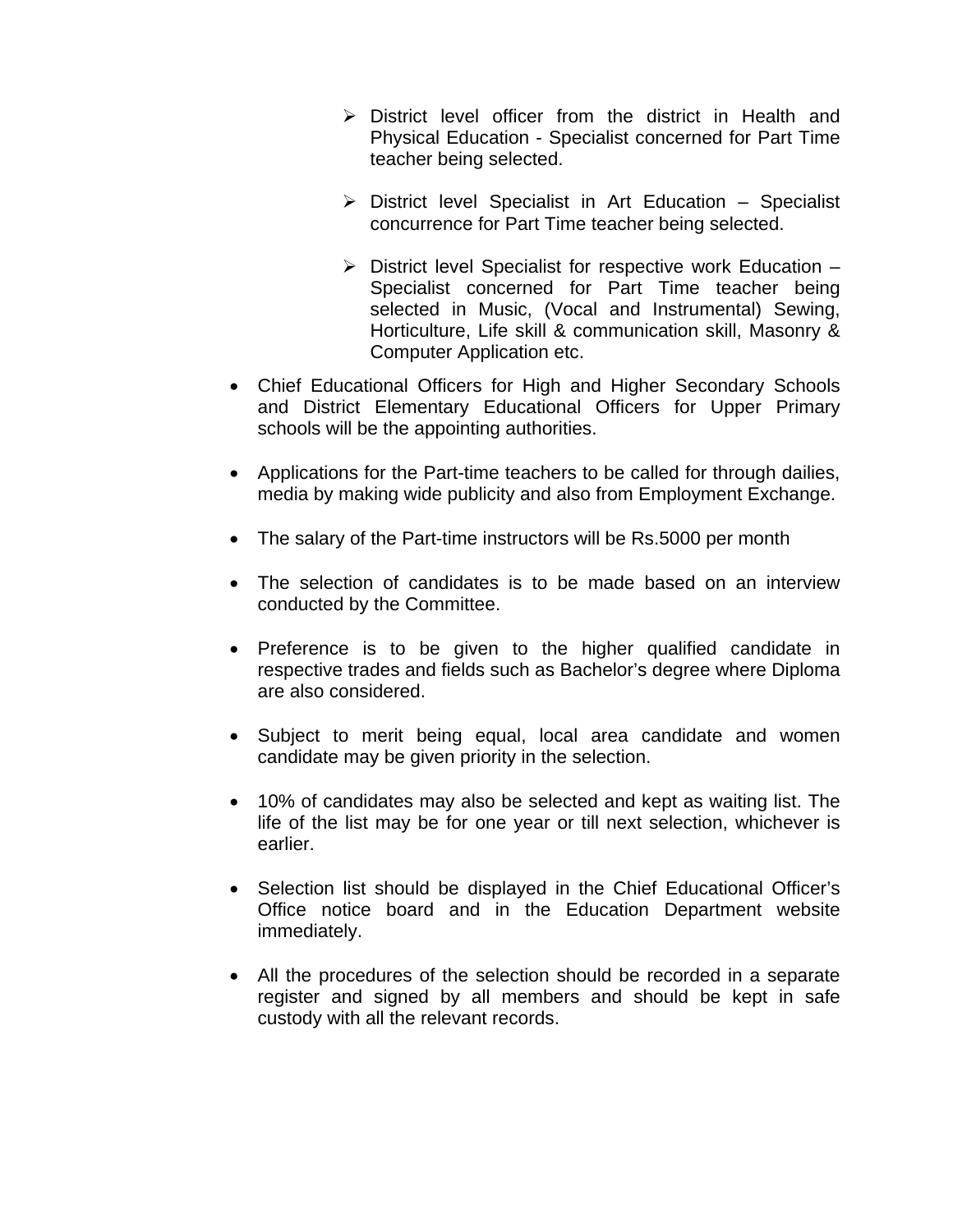- 2. Information to be recorded in the appointment orders.
	- The appointment of Part-time instructors are purely temporary till the completion of the project period.
	- The services of the Part-time instructors will be terminated without any notice if not required.
	- Except gazetted holidays and Sundays no leave is eligible during period of service for candidates appointed as part-time instructors.
	- No increment is eligible during the period of service.
	- Considering the quantum of salary fixed and the work in schools Part Time Vocational Instructors now proposed to be selected should be allotted a minimum of 9 hrs of duty per week i.e., ½ working day in 3 days per week either  $9.30 - 12.30$  p.m. or 2 to 5.00 p.m. to be fixed by Head of the Institution. Due time table to be formed and given to them well in advance. Part Time Instructors are to work with the children after the school hours like other teachers also following the time schedule given by the Head Masters.
	- The incumbents selected may be exempted from attending school during examination and should be asked to compensate by attending the school instead on Holidays i.e., Quarterly, Half yearly and Annual summer vacation to train the children.
	- Salaries will be paid to the Part Time Instructors through Village Education Committee (VEC) proportionally after deducting the salaries for the days to which he / she is absent from duty. Proper attendance register should be maintained in the school.

3. Utilization of the services of selected incumbents in schools as Parttime instructors.

- Amount for salary may be released by District Project Co-ordinator (DPC), Sarva Shiksha Abhiyan directly to Village Education Committee account every month following the usual procedure. Head Master of the concerned schools is to draw the salary from Village Education Committee account and pay the salary to them after getting proper aquittance deducting the proportionate salary for the days of absence. The deducted amount should be returned to District Project Co-ordinator then and there.
- A profile / personnel file to be maintained for each Part-Time Instructor by the Head of office in which the date of joining, personnel data, work done, the performance of the work etc., will be recorded in every month and kept with the Head of office. This should be reviewed